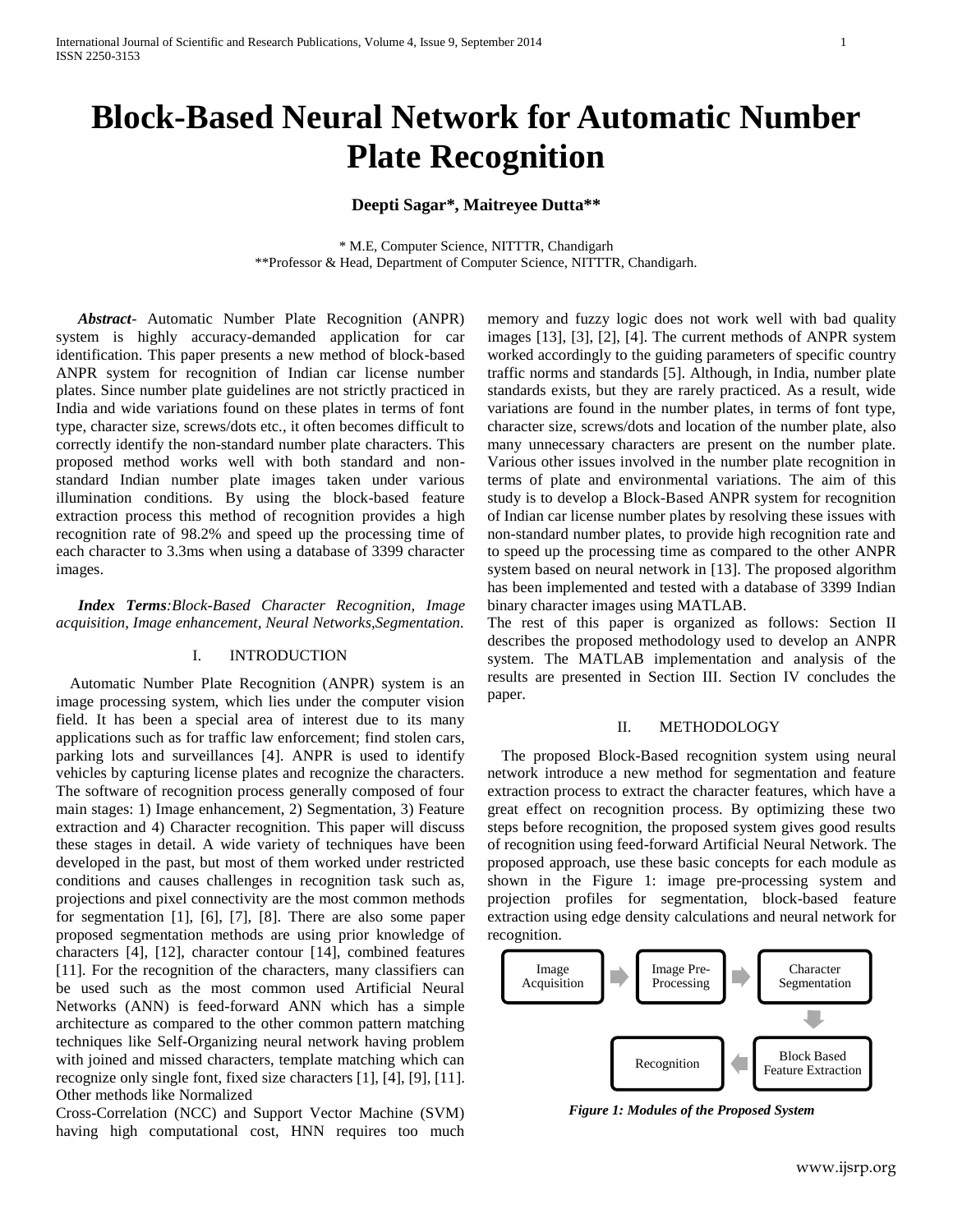International Journal of Scientific and Research Publications, Volume 4, Issue 9, September 2014 2 ISSN 2250-3153

Each module of the proposed ANPR system contains several processing steps and detailed description of each module is given based on its importance given in the proposed methodology of the proposed ANPR system.

## *A. Image Acquisition*

The input to the proposed ANPR system is the original images of car number plates captured by average resolution camera of 14 Mega pixels which are cropped manually. The captured images are taken from 5-12 feet away from the vehicle mounted with standard high security Indian number plates and normal number plates.The two separate sets of 1000-cropped license plate images are then acquired in MATLAB for further processing of training and testing of ANN.

### *B. License Plate Image Pre-Processing*

Figure 2 shows the basic block diagram of the pre-processing steps. The block shows different techniques that are performed for improving the image quality.



*Figure 2: Steps for Image Pre-Processing*

## *a. Converting RGB to Gray-Scale Images*

Gray scale processing is a very important step in an image preprocessing; its results are the foundation of later steps. The truecolor to gray-scale conversion is performed by [11]:

 $Gray = (0.299 \times R) + (0.587 \times G) + (0.114 \times B)$  ----- (1)

Where Gray is the new pixel value and RGB are the red, green, and blue values of the original pixel.

# *b. Image Enhancement*

The principle objective of the image enhancement is to process an image for a specific task so that the processed image is better viewed than the original image [1]. The technique of image preprocessing falls into image enhancement. Due to various limitations of the image extraction devices, images acquired by them are prone to errors like spatial and temporal limitations. The effect of all these limitations includes noise, bad illumination and blur in the acquired images. Image analysis required often pre-processing in which different filters are applied for removing the noise by preserving clinically important structures. This may help to improve the performance of subsequent tasks [6]. It typically consists of two tasks, noise removal and binarization. Simple spatial linear filter like mean filter that is easy to implement and used to remove impulsive noise is used for smoothing purposes in the proposed ANPR system.

#### *a. Algorithm of Mean Filter*

The algorithm of the mean filter is as follows:

**Step 1:** Select a 2D image  $I_{(i,j)}$  select two-dimensional window W of size  $3*3$ . Assume that the pixel being processed is C  $(x,y)$ .

*Step 2:* Compute  $W_{mean}$  the mean of the pixel values in window W using following equation:

$$
I_{(i,j)} = \frac{\sum_{i=1}^{i=3} \sum_{j=1}^{j=3} I_{(i,j)}}{9} \dots \dots \dots \dots \dots \tag{2}
$$

Where,  $i \neq 2$  and  $j \neq 2$ 

*Step 3:* Replace the C  $(x,y)$  by  $W_{mean}$ .

*Step 4:* Repeat Steps 1 to 3 until all the pixels in the entire image are processed.

# *c. Binarization*

The image of various grey level intensities are converted, into binary image with one representing white and zero represents black [11]. This is used for two purposes: highlighting characters and suppressing the background [1]. Binarization greatly affects the character segmentation and accuracy of character recognition [5]. The proposed method uses Otsu's method of binarization. This method is globally adopted which would increase processing speed as compare to the Niblack"s Method. The size of the grayscale license plate image has M rows and N lines that define f(x,y) ( $0 \le x \le M$ ,  $0 \le y \le N$ ) as a grey pixel, so binarization can be expressed at any pixel if the value of the pixel  $f(x,y)$ Th. It is converted into white (1) pixel else black (0), expressed by the following formula [8]:

$$
f(x,y) = \begin{cases} 1, & \text{if } f(x,y) > Th \\ 0, & \text{if } f(x,y) \le Th \end{cases}
$$
 (3)

Th is the threshold and is computed as:

$$
Th = A \times \sum_{i=0}^{m} \sum_{j=0}^{n} \frac{Gray(i,j)}{M \times N} \dots \dots \tag{4}
$$

Where,  $Gray(i, j)$  is the gray value of pixel, M is the Height of the image and N is the width of image. The background of the license plate image determines the coefficient of A. If the background has little noise this coefficient A is large and viceversa [8].

# *d. Morphological Operations*

Somemorphologicaloperationsare performed on the binary imageconsists of three steps as shown in the Figure 3.



*Figure 3:Steps for Morphological Operations*

#### *i. Image Erosion*

Binary erosion is performed in which the binary objects i.e. characters and numbers in the candidate image that are combined with the unwanted small objects are eroded or shrinked slightly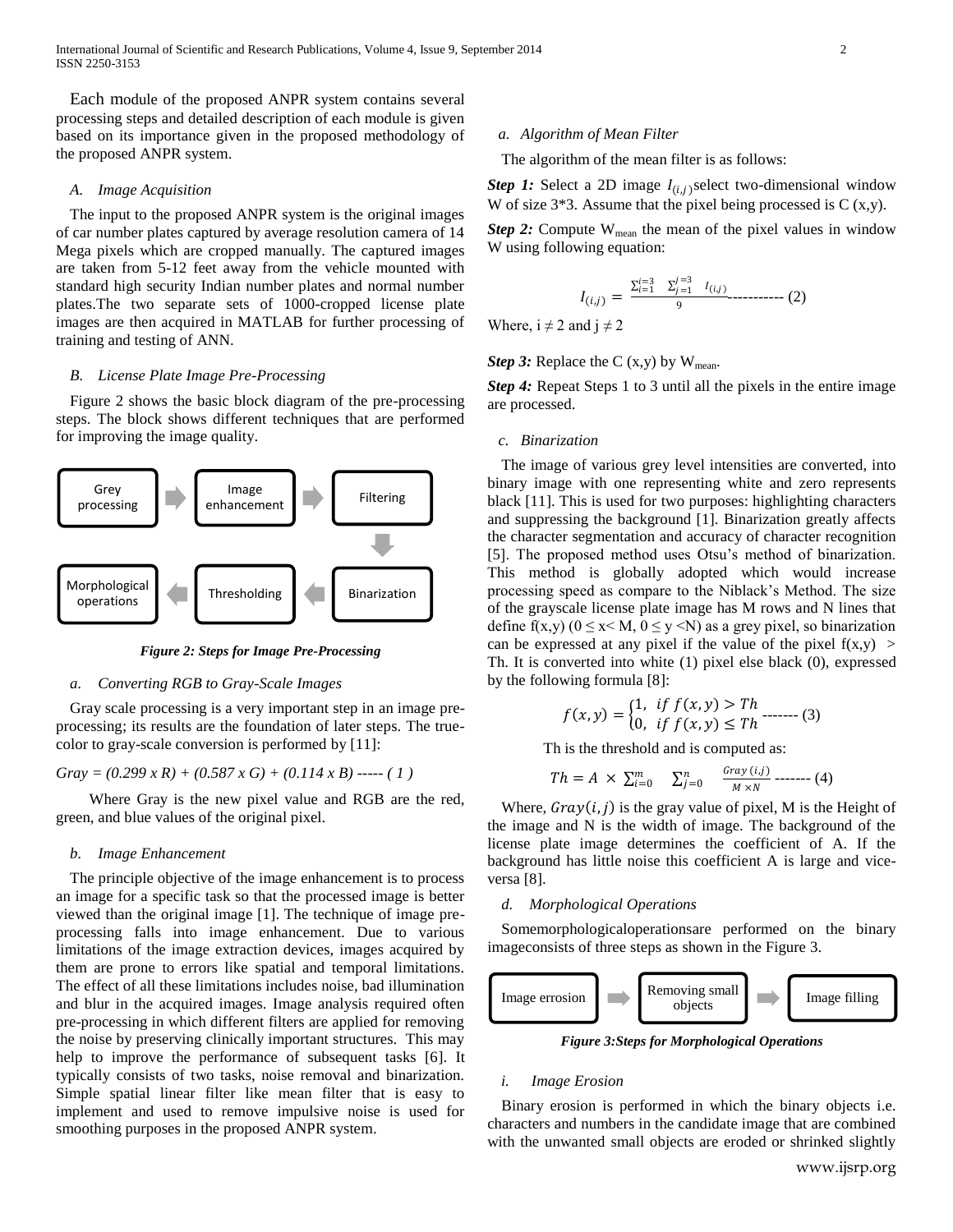by the small amount using structuring element (SE) of disk shape having diameter 2 for the proposed system. This step refines the binary image, which are further processed for other morphological operations to remove small objects and image filling on the image.

# *ii. Removing Small Objects and Image Filling*

Along with the numbers and characters on the number plate, it also contains small lines and dots/screws in middle and upper part of the number plate region. These objects are considered as small regions in the candidate region, which creates problem for segmentation and recognition process. In this step, all those regions, which have pixels less than P-pixels are removed from the plate region. In this way, there will be only characters, numbers exist on the number plate, and all other small and unwanted objects are removed from the plate image.

### *C. Character Segmentation*

*\*

To ease the process of identifying the characters, it is preferable to divide the extracted plate into different images, each containing one isolated character [10]. Segmentation is a step where plates elements i.e. characters and numbers are being extracted from the plate"s background [11]. Segmentation of the characters of the number plate is done by extracting each connected components from the binary plate region, which are either 4-connected or 8-connected, and by default, it is 8 connected [11].The proposed segmentation process as shown in the Figure 4 is able to deal with the problem of characters like joined or broken characters, different character font types etc. as well as gives good results for bad quality images (blurred images), some degree of inclination, and dirty plates images to segment the characters from the number plate.



*Figure 4: Segmentation Process*

## *a. Connected-Component Analysis*

Connected-Components are the individual components or objects in an image that are formed by pixel connectivity.After morphologicaloperations, label the each 8-connected-component in the binary license plate image with a unique number to make an indexed image. The components in the indexed image consists the large size components of blobs of characters and numbers with small line and rectangular components. This image is further analysed to find components of blobs from an indexed image.

## *b. Centre-Line Rule*

This is an important step of segmentation process where main task is to extract only the characters and numbers of the number plate from the plate region and eliminate all other unwanted connected-components like unnecessary textual details mostly found at the bottom of the Indian number plates. This centre-line rule works on the principal that, for each connected component in the binary plate image this rule check, if the surface of character or number touch with the centre-line of the binary image where this centre-line is calculated by taking half the image of the row dimension as shown in Figure 5. Thus, the resulting indexed image contains only the required blobs from the number plate image.



*Figure 5: Centre Line Method*

# *c. Blob Extraction*

In order to extract each blob from the plate image, the image is processed vertically and horizontally to find the starting and ending positions of each blob using maximum and minimum parameters.

In this height and width of each blob is calculated by taking its minimum and maximum row and column dimensions. In this, the horizontal segmentation is first executed, in which top and bottom edges of the characters and numbers are found by examining the minimum and maximum value of row dimension of the characters, by adding and subtracting 10 pixels from both values (min and max) and using the left most boundaries of the binary plate image. Similarly,thevertical segmentation of the characters is based on finding the left and right boundaries of the characters by examining the minimum and maximum value of column dimension of the characters, as shown in Figure 6.



#### *Figure 6: Starting and Ending Positions of Character*

Finally, after analysing the height to width ratio of each blob only useful blobs of characters and numbers are extracted. After extracting each blob of the plate images from the database these extracted blobs are further processed for recognition process as shown in Figure 7 and these are re-sized to the universal font size 70 mm x 50 mm.



*Figure 7: Blob Extraction*



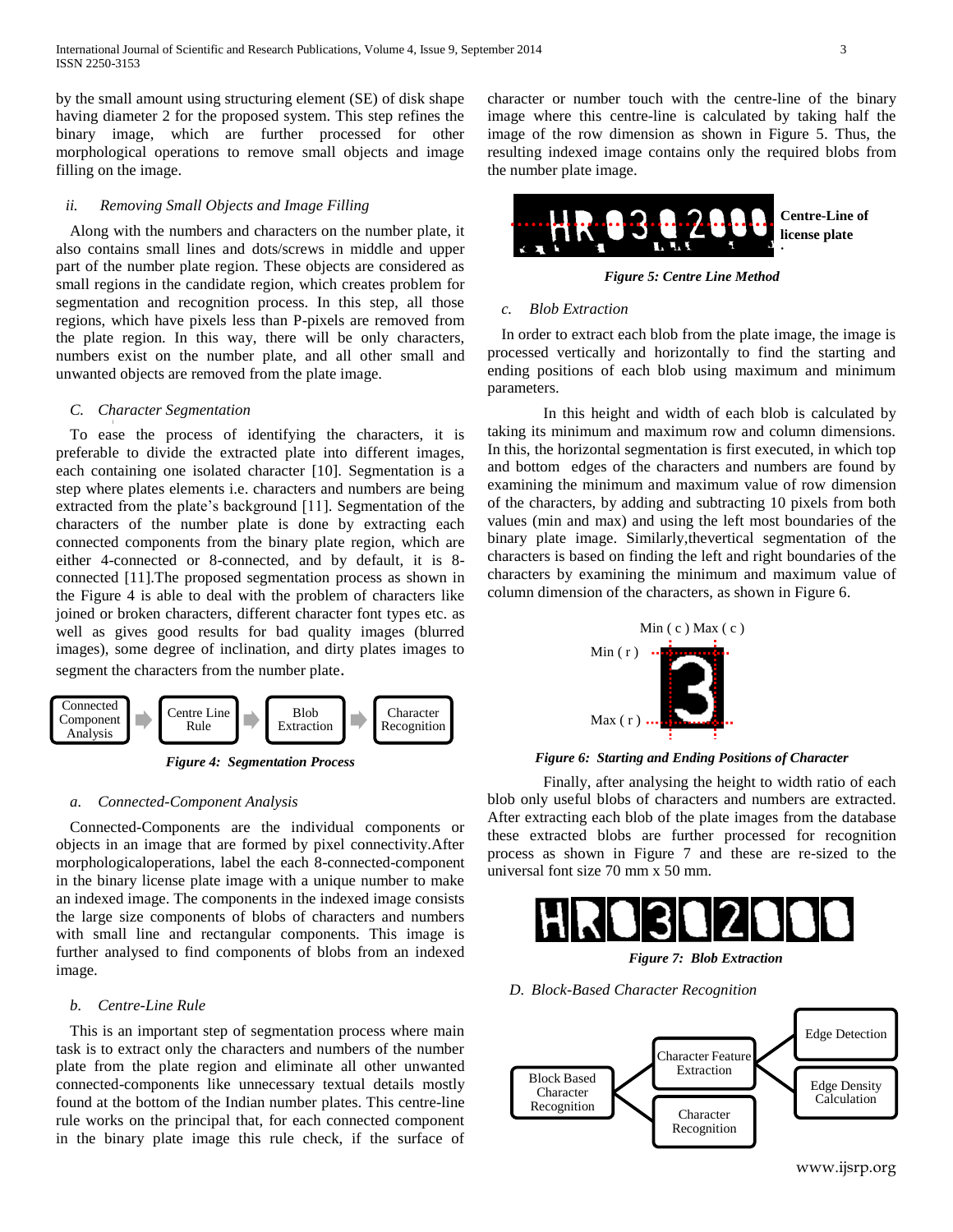#### *Figure 8: Block Based Character Recognition*

It is a critical stage of ANPR system. After each character is segmented from the plate image, the final operation is the character recognition process. The block-based character recognition process consists of two parts: character feature extraction and character recognition as shown in Figure 8.

# *a. Character Feature Extraction.*

The block-based feature extraction process is used in the proposed system to extract the specific features of each single segmented blob of the number plate rather than all the character pixels. It consists of two steps: edge detection and edge density calculation.

#### *i. Edge Detection*

Find edges of each blob for calculating edge density of each blob in the next step. The edge is composed by a set of joined pixels, which lies on the region of the blobs images. In this method, scan every horizontal line of the image, then get the value of zeroes and ones between white and black pixel for every line. In the up and down scanning of lines the change value of pixel at character region is more than other lines. The up and down horizontal scanning of lines will produce the up and down border of the character image. The boundary object image for each extracted blob can be created as shown in Figure 9 and is further used for edge density calculation.



*Figure 9: Boundary Object Image*

#### *ii. Edge density calculation*

In this method, initially the character is divided into four equal blocks and four features are extracted from every block [15]. These features are formed by calculating edge density in each block. Then these features are used to obtained feature vector of each character, which is compared with feature vectors of all the stored templates. For each block k=1 to 4, the features vector of four features are { f1, f2, f3, f4 } where, f1 is the first feature which is formed by edge density calculation in first block using the following equation:

$$
F(k) = \frac{\sum_{i=1}^{m} \sum_{j=1}^{n} B_k(i,j)}{m*n} \quad \text{........}
$$
 (5)

Where,  $B_k(i,j)$  is the edge magnitude of each block, m and n are the dimensions of boundary object image.



#### *Figure 10: Edge Density Calculation*

Similarly, f2 is formed by edge density calculation in second block and so on as shown in the Figure 10. The value of the four window blocks represents the feature vector of that character as feature vector of 'C' character.

After calculating the edge density in each block the 2-D binary image is converted into 1-D feature vector for each character. The feature vector table of these values are used as inputs to the neural network for training purpose of the proposed system. Separate FVT of outputs is maintained for setting the target categories of zeroes and ones of the neural networks to classify the inputs patterns. For example, FVT of inputs for the given number plate as shown in the Figure 11 which is used for training of ANN are shown in Table 1.



*Figure 11: License Plate Image*

| Char<br>Featu<br>re $(F)$ | H    | R    | $\bf{0}$ | 3    | Q    | $\mathbf{2}$ | $\mathbf{0}$ | $\bf{0}$ | $\mathbf{0}$ |
|---------------------------|------|------|----------|------|------|--------------|--------------|----------|--------------|
| F1                        | 0.25 | 0.20 | 0.22     | 0.16 | 0.21 | 0.17         | 0.23         | 0.23     | 0.23         |
| F2                        | 0.24 | 0.18 | 0.25     | 0.30 | 0.24 | 0.30         | 0.24         | 0.24     | 0.24         |
| F <sub>3</sub>            | 0.22 | 0.26 | 0.25     | 0.19 | 0.24 | 0.24         | 0.24         | 0.25     | 0.24         |
| F <sub>4</sub>            | 0.26 | 0.31 | 0.24     | 0.30 | 0.27 | 0.22         | 0.24         | 0.24     | 0.24         |

#### *Table 1: Feature Vector Table of Figure 11*

#### b. *Character Recognition*

After feature extraction, feed-forward Artificial Neural Network is employed for character recognition at the second level. The proposed system gives more recognition accuracy; reduce the complexity of the network and increase the processing speed of recognition of characters.

#### *i. Learning Mechanism*

The two-layer feed-forward neural network used in the proposed system has simple architecture, which classifies the inputs to the set of target categories. In this mechanism, characters are taught to the neural network in a supervised manner. A character is presented to the system and is assigned a particular label. Several variant patterns of same character are taught to the neural network under the same label. During the training process, the input to the neural network is the 1-D input matrix of the character after feature extraction process. This set of input vectors are used to make feature vector tables of inputs, which are used for training purpose of the neural network. The neural network will get these inputs and outputs in a matrix form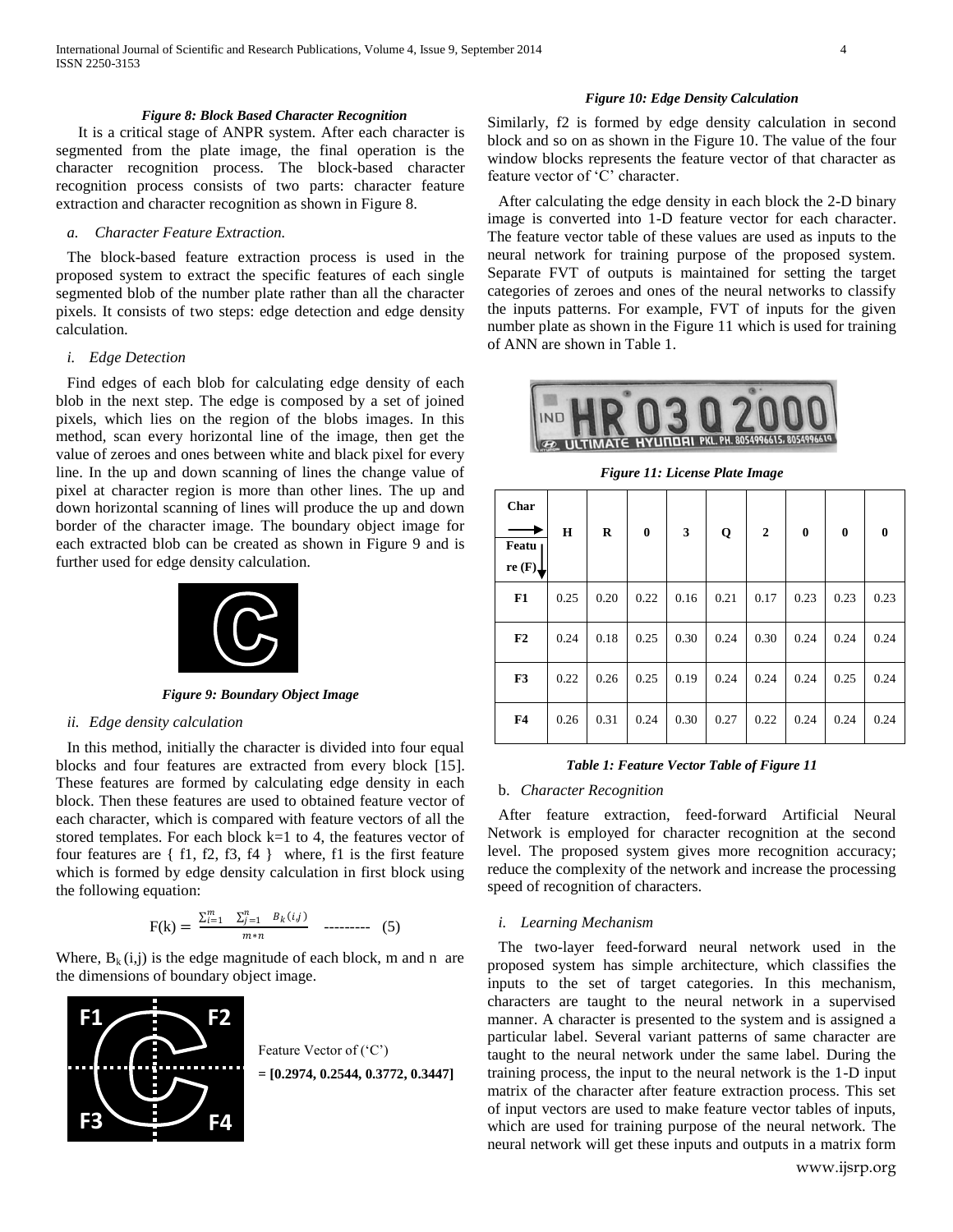and understand to which set of target categories that input character belongs. The set of target categories or outputs of the neural network are developed based on; in Indian number plate system, there are 26 letters and 9 numbers out of which the number plate contains the two letters, two numbers, a space followed by one or two letters and four further numbers. For each 36 characters and numbers, a unique code is provided that are used to make FVT of outputs. Simple two-layer feed-forward neural network architecture for the proposed system network has 4 inputs for each character and 36 outputs using 10 neurons in the hidden layer are shown in the Figure 12.



*Figure 12: Two-Layered Feed Forward Network*

When each candidate character taught to the neural network, it possesses a corresponding weight matrix. As the learning of the network progresses, this weight matrix is updated which is initialized to zero because of supervised training. The Scaled Conjugate Gradient (SCG) algorithm is used in this as a training method of the neural network, due to its advantages that it is a faster method and give better results than the traditional back propagation algorithm [13]. The network uses the following activation function for both hidden and output layers:

$$
\tanh(x) = \frac{e^x - e^{-x}}{e^x + x^{-x}} \text{ ----} \quad (6)
$$

For the neural network, using more neurons in the hidden layer will give the more character recognition rate but this will results in higher number of multiplications, which significantly increase the scale of the neural network. Therefore, the developed system optimizes the numbers of neurons give a very large advantage of decreasing complexity. This network is trained using a separate set of 1000 license plate image samples.

# III IMPLEMENTATION AND RESULTS

The presented work is to recognize the Indian vehicle number plates, over a two separate datasets of 1000 license plate images, used for training and testing the performance of the proposed system. Simulation in MATLAB environment-using PC equipped Intel® Core i3-3227U CPU and 2.00 GB of RAM running on Microsoft Windows 8, 64-bit Operating System, and x64-based processor.

Figure 13 shows an example of the output result of the testing images for testing this proposed method which can correctly predict the Indian number plate.



*Figure 13: Predicted output result of testing image*

The output results of some more sample images having shadow affects, ambiguous characters like 'B' & '8', '0' & 'O', 'V' & "Y" etc, blurred images and broken character images is shown in the Figure 14.



*Figure 14: Output results of testing images having ambiguities*

Dataset of 1000 License Plate Images are divided into 3 sets. 1<sup>st</sup> set contains dataset of 3450 character images recognition rate of which is shown in Figure 15.  $2<sup>nd</sup>$  set contains 6071 character images recognition rate of which is shown in Figure 16  $\&$  3<sup>rd</sup> set contains 8699 character images recognition rate of which is shown in Figure 17.



*Figure 15: Character recognition rate of each character for 3450 character images*



*Figure 16: Character recognition rate of each character for 6071 character images*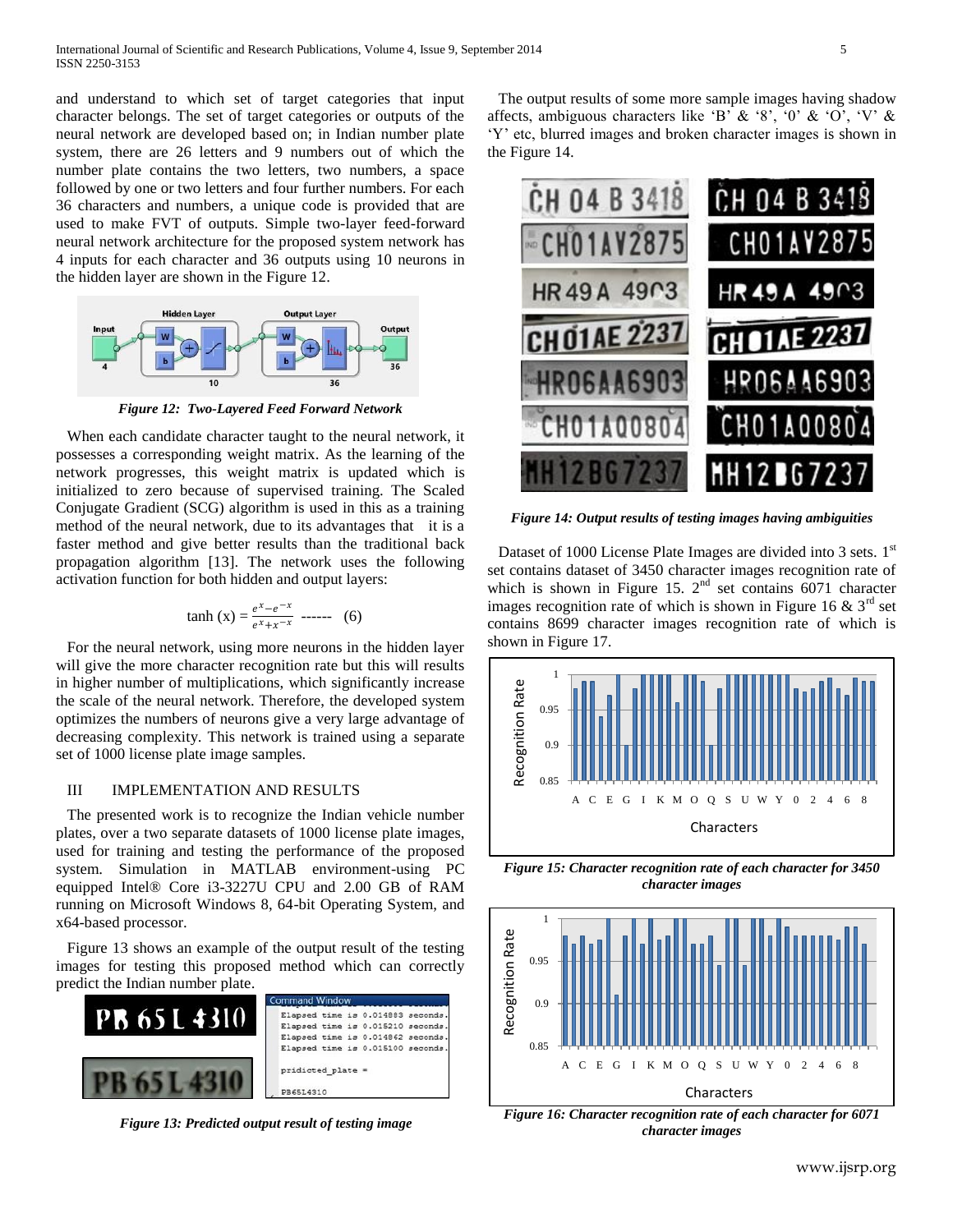

# *Figure 17: Character recognition rate of each character for 8699 character images*

The proposed ANPR system achieved its promising results of giving high character recognition rate and high processing speed.Results of three datasets having different character images are given in Table 2.

| Table 2: Table of results showing Recognition Rates of Proposed |               |  |  |
|-----------------------------------------------------------------|---------------|--|--|
|                                                                 | <b>System</b> |  |  |

| S.N<br>$\bf{0}$ | <b>Character</b><br><b>Images</b> | Match<br><b>Cases</b>              | Unmatch<br><b>Cases</b> | Recog.<br>Rate | <b>Process</b><br><b>Time</b> |
|-----------------|-----------------------------------|------------------------------------|-------------------------|----------------|-------------------------------|
|                 | 3450<br>Characters                | 3399<br>Characters                 | 51<br>Characters        | 98.521%        | 115,006 s                     |
| 2               | 6071<br>Characters                | 5955<br>Characters                 | 116<br>Characters       | 98.089%        | 256.451 s                     |
| 3               | 8699<br>Characters                | 8532<br>Characters                 | 167<br>Characters       | 98.080%        | 379.374 s                     |
|                 |                                   | <b>Average Recognition</b><br>Rate |                         | 98.2%          |                               |

The proposed system have higher character recognition rate of 98.2% as shown in the Table 4.2 as compared to the other neural network based systems in [13] which was 97.3% for 3700 character images. Total processing time of the proposed system is 115.006 s for 3399 characters, which comes out to be only 3.39 ms for each character, as compared to 8.4 ms of the existing system in [13].

# IV CONCLUSION

In this paper, the ANPR system for Indian number plates is presented, as the proposed system consist of five main modules, in which by using morphological operations, the problems with the bad quality images are resolved and by optimizing the segmentation process, which gives a good results for segmentation of characters and numbers, having great impact on the recognition accuracy. Using block-based recognition process which extract only particular features of the characters and numbers, by processing only useful pixels of character images, instead of using pixels for the whole image. The presented system in this paper provides a good recognition accuracy of 98.2%, which is the main target of the proposed system This system also works well for joined or broken characters, dirty images, can handle some degree of inclination and as well as have good results with the bad quality images, which the other ANPR systems have problem with these images.

This system can be further improved to recognize different shapes of number plates like square plates and having plates with coloured backgrounds. More improvement in system can be, done in recognizing of shadow images and images have glare.

#### **REFERENCES**

- [1] Shyang-Lih Chang, Li- Shien Chen and Yun-Chung Chung, "Automatic license plate recognition," IEEE Transaction on intelligent transportation system, vol.5, no.1, pp.42-53, March 2004.
- [2] Hung-Pin Chen, Ming-Hwa Chan and Yn-Her Juang, "Recognition of blurred plate numbers using a novel algorithm based on Hopfield Neural Network," IEEE International Conference on [Systems, Man and](http://ieeexplore.ieee.org/xpl/mostRecentIssue.jsp?punumber=9622)  [Cybernetics,](http://ieeexplore.ieee.org/xpl/mostRecentIssue.jsp?punumber=9622) pp. 4744 – 4749, 2004.
- [3] Foody, G.M. and Mathur, "A relative evaluation of multiclass image classification by Support Vector Machines," IEEE Transaction on Geoscience and Remote Sensing, vol.6, pp.1335-1343, 2004.
- [4] Thanin K., Mashohor S. and Al-Faqheri W., "An improved Malaysian Automatic License Plate Recognition (M-ALPR) system using hybrid fuzzy in C++ environment," International Conference on Innovative Technologies in Intelligent Systems and Industrial Applications, pp.51-Feng Yang, "Character recognition using BP neural network," [International Conference on](http://ieeexplore.ieee.org/xpl/mostRecentIssue.jsp?punumber=4579619) Audio, Language and Image Processing, pp.1595 – 1599, 7-9, July 2008.
- [5] Feng Yang, "Character recognition using BP neural network," [International Conference on](http://ieeexplore.ieee.org/xpl/mostRecentIssue.jsp?punumber=4579619) Audio, Language and Image Processing, pp.1595 – 1599, 7-9, July 2008.
- [6] Ankush Roy and Ghoshal, "Number plate recognition for use in different countries using an improved segmentation,[" second National Conference](http://ieeexplore.ieee.org/xpl/mostRecentIssue.jsp?punumber=5743553)  [on](http://ieeexplore.ieee.org/xpl/mostRecentIssue.jsp?punumber=5743553) Emerging Trends and Applications in Computer Science (NCETACS), pp.1-5, 4-5, March 2011.
- [7] [Leelasantitham,](http://ieeexplore.ieee.org/search/searchresult.jsp?searchWithin=p_Authors:.QT.Leelasantitham,%20A..QT.&searchWithin=p_Author_Ids:37370692900&newsearch=true) "Position-Varied plate utilized for a Thai license plate recognition," [SICE Annual Conference, pp.3303 –](http://ieeexplore.ieee.org/xpl/mostRecentIssue.jsp?punumber=5593294) 3307, 18-21, [Aug.2010.](http://ieeexplore.ieee.org/xpl/mostRecentIssue.jsp?punumber=5593294)
- [8] He Gaunglin and Guo Yali, "Simple and Fast method of recognizing license plate number,"International Forum on Information Technology and Applications, pp.16-20, March 2010.
- [9] Jong T.Lee, Matthew Riley and J.K. Aggarwal, "Real-Time illegal parking detection in outdoor environments using 1-D transformation," IEEE Transaction on Circuits and Systems for Video Technology, vol. 19, no.7, pp. 1014-1024, July 2009.
- [10] C.N.K., Siva Subramanian, and Parasuraman," A feature based approach for license plate recognition of Indian number plates," [IEEE](http://ieeexplore.ieee.org/xpl/mostRecentIssue.jsp?punumber=5701573)  [International Conference on](http://ieeexplore.ieee.org/xpl/mostRecentIssue.jsp?punumber=5701573) Computational Intelligence and Computing Research (ICCIC), pp.1-4,28-29, Dec.2010.
- [11] Sahil Sheikh, Bornika Lahiri, Gopi Bhatt, and Nirav Raja, "A novel approach for automatic number plate recognition," International Conference on Intelligent Systems and Signal Processing (ISSP), pp.375-380, Dec.2013.
- [12] Shan Du, Mahmoud Ibrahim and Mohamad Shehata, "Automatic license plate recognition (ALPR); A State-of-the-Art-Review," IEEE Transaction on Circuits and Systems for Video Technology, vol. 23, no.2, pp.311-325, Feb. 2013.
- [13] Xiaojun Zhai, Faycal Bensaali and Reza Sotudeh, "OCR-Based neural network for ANPR," IEEE International Conference on Imaging Systems and Techniques, pp.393-397, Nov. 2012.
- [14] Farhan Yousuf, Remya P.R., Adarsh P.Pawanan and Sajan Ambadiyil, "Automatic number plate recognition system for Indian standard number plates," Workshop on Emerging Technologies and Devices in Signal Processing, pp.1026-1028, 2012.
- [15] NeveshRajaram and SeristinaViriri, "Characterization of medical images using edge density", [IEEE International Conference on](http://ieeexplore.ieee.org/xpl/mostRecentIssue.jsp?punumber=6695809) Adaptive Science and Technology (ICAST), pp.1-7, 25-27, Nov. 2013.